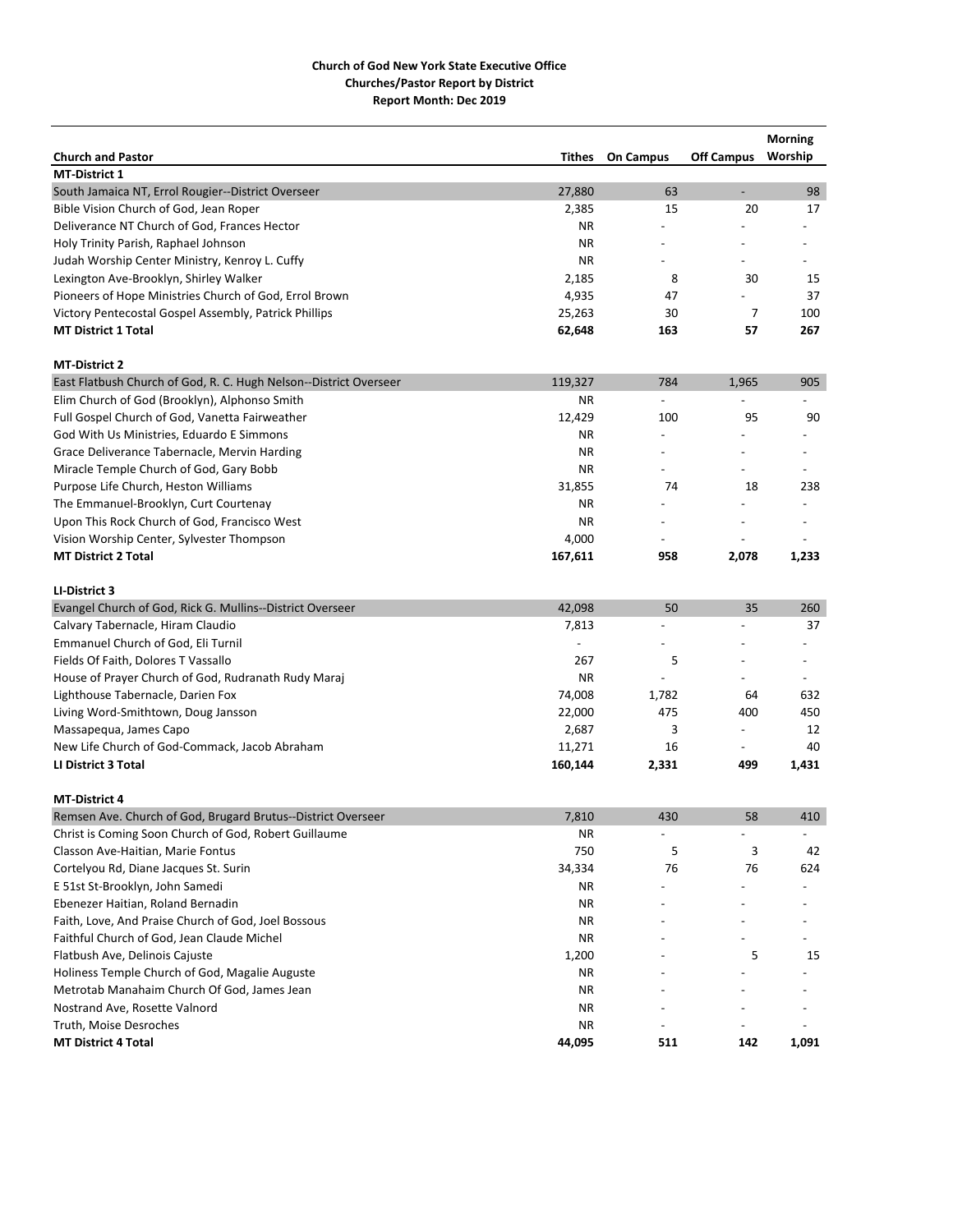| <b>Church and Pastor</b>                                                                | <b>Tithes</b>            | <b>On Campus</b>         | <b>Off Campus</b>            | <b>Morning</b><br>Worship |
|-----------------------------------------------------------------------------------------|--------------------------|--------------------------|------------------------------|---------------------------|
| <b>MT-District 5</b>                                                                    |                          |                          |                              |                           |
| Manhattan Church of God, Emmanuel Denis--District Overseer                              | 4,721                    | 18                       | 13                           | 58                        |
| Huntington Haitian, Georges Franck                                                      | 5,472                    | 105                      |                              | 80                        |
| Manhattan-Uppertown, Jean Milou Octelene                                                | <b>NR</b>                |                          |                              |                           |
| Mount Vernon - Haitian, Jean Carlos Charles                                             | <b>NR</b>                | $\overline{a}$           |                              |                           |
| New Rochelle Haitian, Joanes Rousseau                                                   | 7,957                    | 50                       | 23                           | 81                        |
| Yonkers-Haitian, Manfred Jean-Louis                                                     | <b>NR</b>                |                          |                              |                           |
| <b>MT District 5 Total</b>                                                              | 18,150                   | 173                      | 36                           | 219                       |
|                                                                                         |                          |                          |                              |                           |
| <b>MT-District 6</b>                                                                    |                          |                          |                              |                           |
| Spring Valley, Edner B Ligonde--District Overseer                                       | 20,000                   | 12                       | 24                           | 156                       |
| Seed Church Of God, Hermann Michel                                                      | $\overline{\phantom{a}}$ | $\overline{a}$           | ÷                            | $\overline{a}$            |
| Trinity Church of God, Guisley Noisin                                                   |                          |                          |                              |                           |
| <b>MT District 6 Total</b>                                                              | 20,000                   | 12                       | 24                           | 156                       |
| <b>MT-District 7</b>                                                                    |                          |                          |                              |                           |
| Francis L Blvd-Haitian, Emmanuel Blanchard--District Overseer                           | 16,362                   |                          |                              |                           |
| Cambria Heights-Haitian, Pierre Joseph                                                  | 12,171                   |                          |                              |                           |
| Clarkson Ave, Clarens Lapointe                                                          | <b>NR</b>                |                          |                              |                           |
| Corner Stone Church of God, Edvard Esteve                                               | 4,360                    |                          |                              |                           |
| Elise Evangelique Salem, Enid St. Louis                                                 | <b>NR</b>                |                          |                              |                           |
| <b>MT District 7 Total</b>                                                              | 32,893                   |                          |                              |                           |
|                                                                                         |                          |                          |                              |                           |
| <b>MT-District 8</b>                                                                    | 1,200                    |                          |                              | 54                        |
| Ebenezer Full Gospel Church of God, Kurian George--District Overseer                    |                          |                          |                              | 64                        |
| Bethel Church of God India, C D Georgekutty<br>Bronx-India, Thankachan Thomas           | 2,275<br><b>NR</b>       |                          |                              |                           |
|                                                                                         | 9,940                    | 6                        |                              | 42                        |
| <b>Emmanuel Pentecostal, Finney Thomas</b><br>Faith Tabernacle-India, Thomas V Zacharia | 2,141                    |                          |                              |                           |
| First Church of God, Cecil Mathew                                                       | <b>NR</b>                |                          |                              |                           |
|                                                                                         | <b>NR</b>                |                          |                              |                           |
| Mount Zion Church of God, Biju Thomas                                                   |                          |                          |                              |                           |
| Queens-India, Benjamin Thomas<br>Shalem Church of God, Sabu George                      | 29,343<br>500            |                          |                              | 10                        |
|                                                                                         |                          |                          |                              |                           |
| Yonkers Church of God, Kurian Moses<br><b>MT District 8 Total</b>                       | 1,800                    |                          |                              | 170                       |
|                                                                                         | 47,199                   | 6                        |                              |                           |
| LI-District 10                                                                          |                          |                          |                              |                           |
| Abundant Life-Holbrook, Gregory Wilk--District Overseer                                 | 37,773                   | 85                       | $\qquad \qquad \blacksquare$ | 350                       |
| Faith Tabernacle, James Graziano                                                        | 15,000                   | 150                      | 125                          | 400                       |
| Harvest Tabernacle Church of God, James R Pendleton                                     | ΝR                       | $\overline{\phantom{0}}$ |                              |                           |
| Ministerio Casa de Adoracion, Sergio Salazar                                            | 2,540                    |                          | 3                            | 40                        |
| Victory-East Patchogue, Anthony Seaton                                                  | 10,442                   | 35                       |                              | 83                        |
| World Outreach, Dennis Evensen                                                          | 13,025                   | 30                       | 20                           | 75                        |
| LI District 10 Total                                                                    | 78,780                   | 300                      | 148                          | 948                       |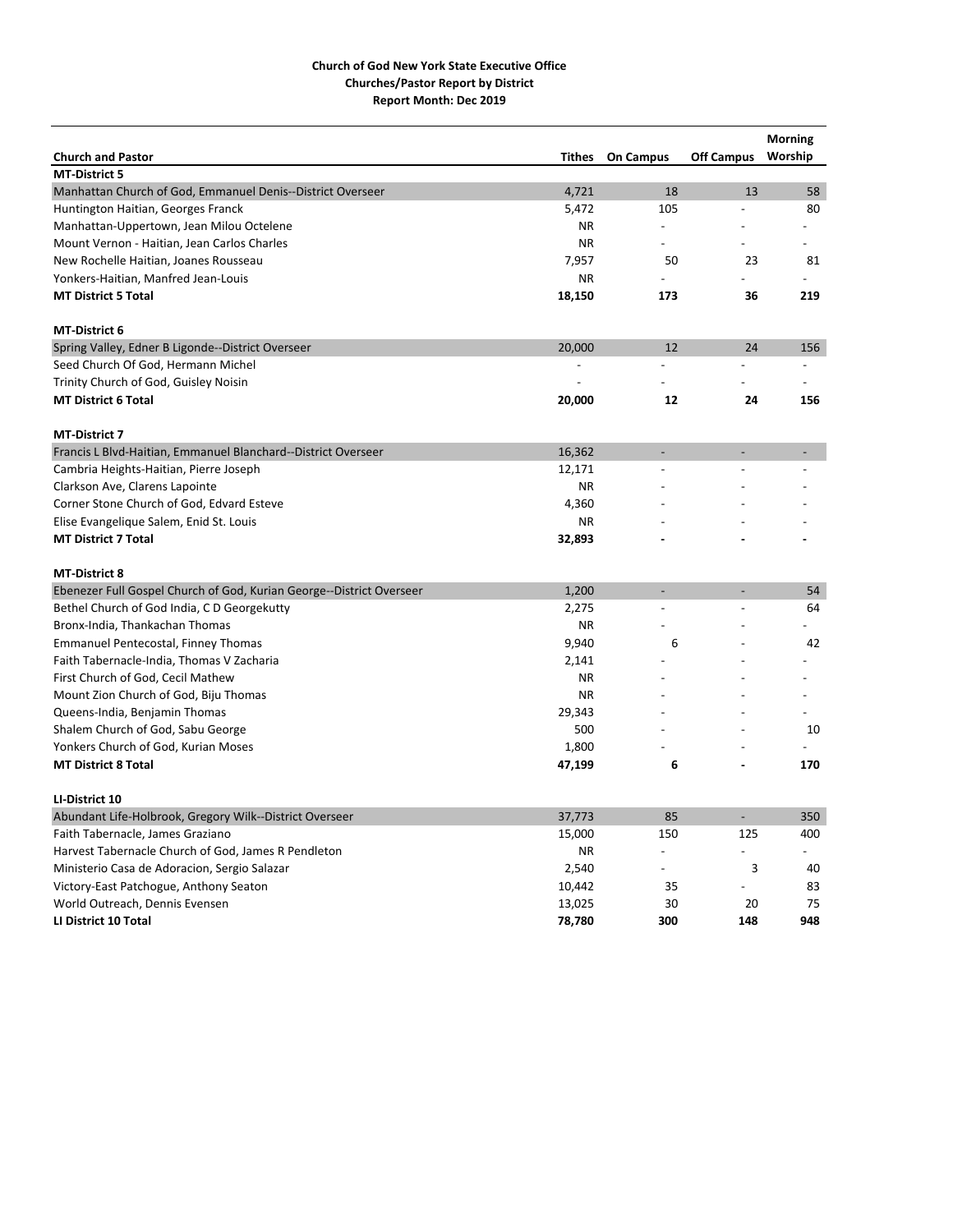|                                                                          |                |                          |                          | <b>Morning</b> |
|--------------------------------------------------------------------------|----------------|--------------------------|--------------------------|----------------|
| <b>Church and Pastor</b>                                                 | <b>Tithes</b>  | <b>On Campus</b>         | <b>Off Campus</b>        | Worship        |
| MT-District 11                                                           |                |                          |                          |                |
| Mount Vernon, Clifford Thompson--District Overseer                       | 47,240         | 203                      | L,                       | 285            |
| Elim Church of God, Marcia Pauline Pennicott                             | 12,021         | 20                       | 4                        | 160            |
| Faith Church of God-West Park, Max R. Faricloth                          | <b>NR</b>      | $\overline{\phantom{0}}$ |                          |                |
| Fulton Avenue Church of God, George Hall                                 | 3,620          | 20                       |                          | 70             |
| Solid Rock COG, Thomas Stimpson                                          | <b>NR</b>      |                          |                          |                |
| Spring Valley NT Church of God, Brenda McCrea-Compass                    | 695            | 32                       | $\mathbf{1}$             | 57             |
| Tabernacle Church of God, Egdal Henri-Mundle                             | 4,390          | 33                       | $\overline{2}$           | 42             |
| The First Haitian Church of God, Paul Laplante                           | 3,582          |                          |                          |                |
| The Gathering International Ministries, Lezmine Hawthorne                | 4,630          | $\overline{\phantom{a}}$ |                          |                |
| The United Church of God, Margaret Forrester                             | 12,397         | 115                      |                          | 150            |
| Northwind Church of God, Thomas Reid                                     | 2,739          |                          |                          |                |
| <b>MT District 11 Total</b>                                              | 91,313         | 423                      | $\overline{\phantom{a}}$ | 764            |
| <b>UP-District 14</b>                                                    |                |                          |                          |                |
| Living Waters, Victoria Fisher                                           | 6,164          |                          | $\overline{\phantom{a}}$ |                |
| Albany - Praise Tabernacle, Larry Dudley                                 | $\overline{a}$ | $\overline{a}$           |                          |                |
| Peru Church of God, Daniel Elder                                         |                |                          |                          |                |
| <b>UP District 14 Total</b>                                              | 6,164          |                          |                          |                |
| <b>UP-District 15</b>                                                    |                |                          |                          |                |
| New Beginning Church of God, Althea Baines-Asst to Bishop                | 10,444         | $\overline{\phantom{a}}$ | $\overline{a}$           | $\overline{a}$ |
| Arcade                                                                   | <b>NR</b>      | $\overline{a}$           | $\overline{a}$           | $\overline{a}$ |
| Buffalo-Emmanuel Temple, Jason Whitaker                                  | 2,888          |                          |                          |                |
| Greater Niagara Falls, Joseph Whitman                                    | 14,520         |                          | 20                       | 75             |
| Healing Word Ministries, Leecroft Clarke                                 | 3,132          | 111                      | 80                       | 61             |
| <b>UP District 15 Total</b>                                              | 30,984         | 111                      | 100                      | 136            |
| <b>UP-District 16</b>                                                    |                |                          |                          |                |
| Restoration-Rochester, Lee Thomas McCloud--District Overseer             | <b>NR</b>      |                          | $\overline{a}$           | $\blacksquare$ |
| Higher Heights, Cleveland Southern                                       | <b>NR</b>      | $\overline{a}$           |                          |                |
| Miracle Outreach, Mary L Robinson                                        |                |                          |                          | $\overline{7}$ |
| New Covenant Church of God Ministries, Woodrow Wilson                    | 5,577          | 60                       | 43                       | 60             |
| <b>UP District 16 Total</b>                                              | 5,577          | 60                       | 43                       | 67             |
| <b>UP-District 17</b>                                                    |                |                          |                          |                |
| Flint Creek, Russell Willemsen--District Overseer                        | 2,864          | 27                       |                          | 16             |
| Auburn, Frederick J Colombo                                              | 6,900          | 30                       |                          | 42             |
| House of Refuge-Iglesia De Dios Casa De Refugio, Alfredo Resendiz-Pineda | <b>NR</b>      |                          |                          |                |
| House of Restoration, Pedro Gomez                                        | <b>NR</b>      |                          |                          |                |
| Newark, Jamie Riviera                                                    | <b>NR</b>      |                          |                          |                |
| <b>UP District 17 Total</b>                                              | 9,764          | 57                       |                          | 58             |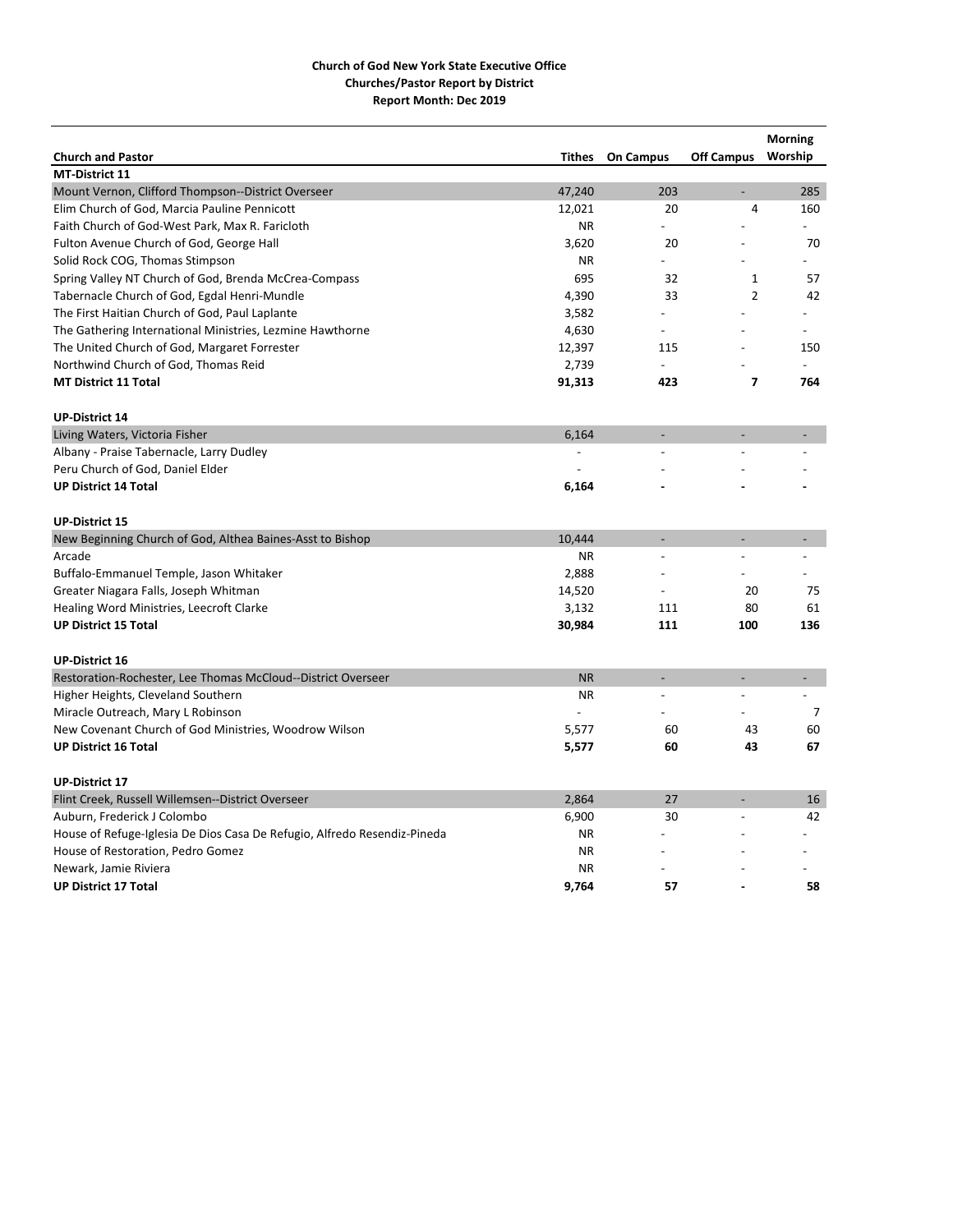|                                                           |           |                          |                              | <b>Morning</b> |
|-----------------------------------------------------------|-----------|--------------------------|------------------------------|----------------|
| <b>Church and Pastor</b>                                  | Tithes    | <b>On Campus</b>         | <b>Off Campus</b>            | Worship        |
| <b>UP-District 19</b>                                     |           |                          |                              |                |
| Mexico Lighthouse, Ronald Lee Russell                     | 12,610    | L.                       | $\qquad \qquad \blacksquare$ | 170            |
| Church of God Soldiers of Jesus Christ                    | ΝR        | $\overline{a}$           |                              |                |
| North Syracuse, Valetta Fortino                           | 100       |                          |                              |                |
| Relevant Church of God, Carlos Mercado                    | <b>NR</b> |                          |                              |                |
| <b>UP District 19 Total</b>                               | 12,710    |                          |                              | 170            |
|                                                           |           |                          |                              |                |
| <b>MT-District 20</b>                                     |           |                          |                              |                |
| Bronxwood International,                                  | 85,046    | 344                      | $\overline{\phantom{a}}$     | 401            |
| Greater Deliverance COG, Gaylord Pennicott                | ΝR        |                          |                              |                |
| Highest Praise Church of God, Lennie Garfield Pennicott   | 6,568     | 31                       | 24                           | 74             |
| New Life Church of God, Judith Joseph                     | 1,910     |                          |                              |                |
| New Testament Temple Seymour Avenue, Paul A. Peart        | 41,471    | 100                      | 75                           | 460            |
| Woodycrest, Julian Stephenson                             | 13,210    | 56                       | 15                           | 66             |
| <b>MT District 20 Total</b>                               | 148,204   | 531                      | 114                          | 1,001          |
| MT-District 21                                            |           |                          |                              |                |
| New Rochelle, Raphael Gibbs--District Overseer            | 22,558    | 65                       | 100                          |                |
| Crotona Ave, Winston E. Hill                              | 3,190     |                          |                              |                |
| Nazarene Deliverance Ministries, Peggylin Davis           |           |                          |                              |                |
| Vibrant Faith Church of God, Allan Robinson               |           |                          |                              |                |
| <b>MT District 21 Total</b>                               |           |                          |                              |                |
|                                                           |           |                          |                              |                |
| LI-District 23                                            |           |                          |                              |                |
| Tabernacle of Praise Church of God, Jethro Alexis         | <b>NR</b> | $\overline{\phantom{a}}$ | $\overline{a}$               |                |
| Good Seed Church of God, Fritz Jacques                    | <b>NR</b> | $\overline{a}$           | $\overline{a}$               |                |
| Abundant Harvest Church of God, Daniel Rivette            | <b>NR</b> |                          |                              |                |
| Middle Island Church of God, Machado N. Edmond            | <b>NR</b> |                          |                              |                |
| LI District 23 Total                                      | 25,748    | 65                       | 100                          |                |
| LI-District 24                                            |           |                          |                              |                |
| True Life Church of God, Hixford Allen--District Overseer | 20,810    | 35                       | $\overline{\phantom{0}}$     | 107            |
| Berea New Testament, Isaac McIntosh                       | 2,820     | 10                       | 10                           | 15             |
| Dunamis New Testament Church of God, Neil Clarke          | 15,710    | $\overline{\phantom{0}}$ | 78                           |                |
| New Life Worship Center Church of God, Raymond L. Rose    | 5,764     | 15                       | 12                           | 60             |
| Prayer Of Jabez, Janet Matthews                           | 11,168    | 14                       | 36                           | 49             |
| Rehoboth House of Praise, Junior Rhodes                   | 38,275    | 25                       |                              | 197            |
| Showers of Blessing Church of God, Noel Henry             | 3,642     | 30                       | 20                           | 32             |
| Upper Room Assembly, Jean Maurice                         | 8,973     | 36                       | 10                           | 69             |
| LI District 24 Total                                      | 107,161   | 165                      | 166                          | 529            |
|                                                           |           |                          |                              |                |
| MT-District 25                                            |           |                          |                              |                |
| Eastchester Church of God, Devon Dixon--District Overseer | 57,511    | 51                       | 100                          | 329            |
| Cathedral of Life Church of God, Blanca Giron             | 5,888     |                          |                              |                |
| Living Hope-Bronx, Astley Byron Meeks                     | 10,272    | 75                       | 40                           | 89             |
| New York-5th Ave, Devon Daniel                            | 2,856     |                          |                              | 24             |
| Restoration Church of God, Maureen Palmer                 | ΝR        | $\overline{\phantom{a}}$ |                              |                |
| The Believers, Norman Wisdom                              | ΝR        |                          |                              |                |
| <b>MT District 25 Total</b>                               | 76,527    | 126                      | 140                          | 442            |
| MT-District 26                                            |           |                          |                              |                |
| Brooklyn Cathedral of Praise, Aubrey Brown                | 23,004    | $\overline{\phantom{a}}$ | $\blacksquare$               | 84             |
| Church Ave, Eric Joseph                                   | 18,693    | 36                       | 20                           | 70             |
| Classon Ave, Urlin Grey                                   | 16,792    | 53                       | 50                           | 123            |
| Faith Church of God Ministries - Brooklyn, Michael Grant  | 12,135    | 65                       | 62                           | 66             |
| Rhema, Hank Clyde Williams                                | 7,531     |                          |                              |                |
| <b>MT District 26 Total</b>                               | 78,155    | 154                      | 132                          | 343            |